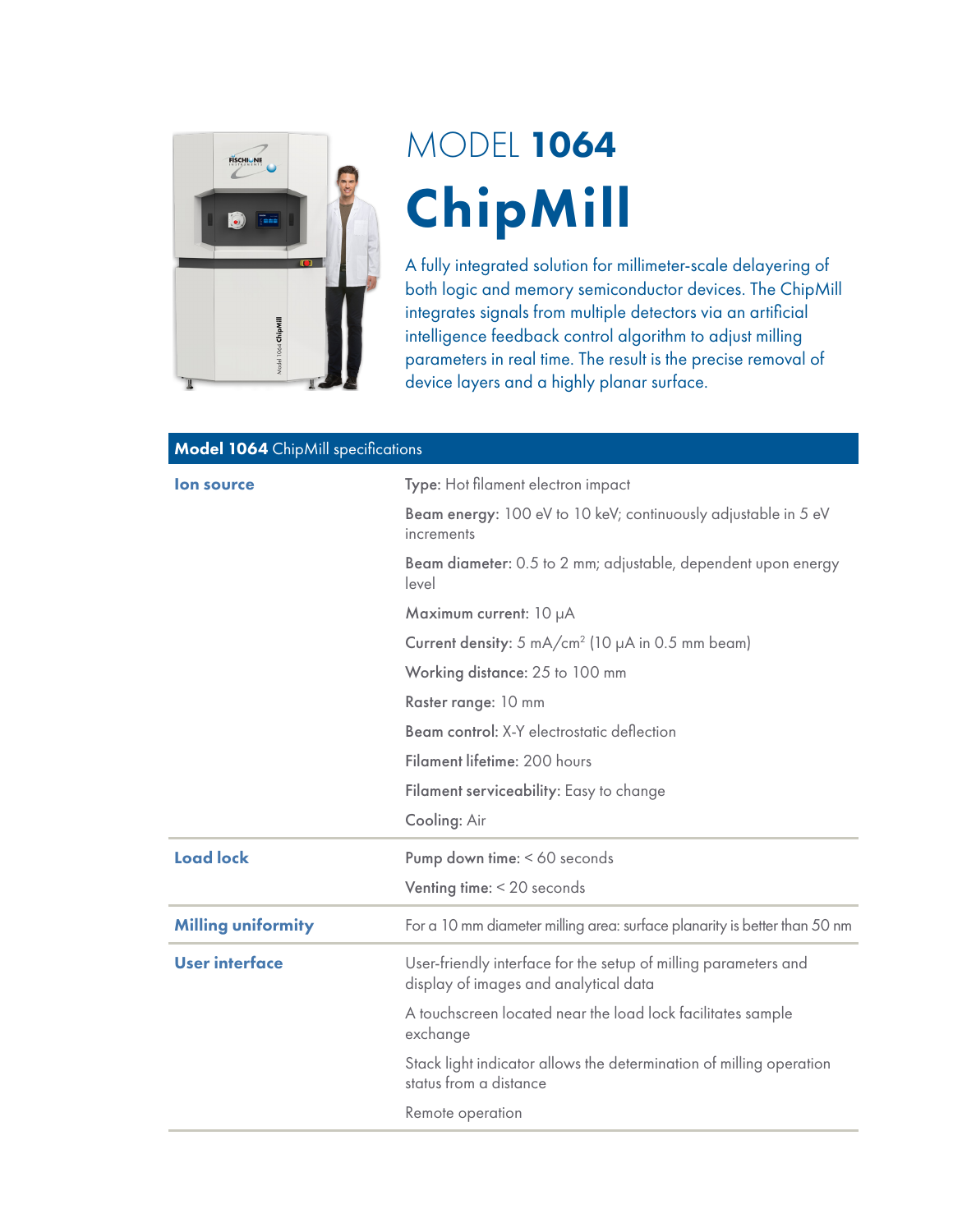## MODEL 1064 ChipMill

| <b>Model 1064</b> ChipMill specifications |                                                                                          |  |
|-------------------------------------------|------------------------------------------------------------------------------------------|--|
| <b>Automatic termination</b>              | Milling operations can be terminated by time, chip structure, or<br>chemical composition |  |
| <b>Sample stage</b>                       | Milling plane: Established by automatic height detection                                 |  |
|                                           | Milling angle range: 0 to 10°                                                            |  |
|                                           | Rotation: 360° continuous                                                                |  |
|                                           | Rocking: 0 to 179°; adjustable in 1° increments                                          |  |
|                                           | Sample size: $15 \times 15$ mm, 3 mm or less thickness                                   |  |
|                                           | Milling area: 10 mm diameter                                                             |  |
| <b>Sample image acquisition</b>           | Camera                                                                                   |  |
|                                           | Field of view: 1 cm                                                                      |  |
|                                           | Electron beam column                                                                     |  |
|                                           | Accelerating voltage range: 0.5 to 10 kV<br>$\bullet$                                    |  |
|                                           | Resolution: 100 nm<br>$\bullet$                                                          |  |
|                                           | Working distance: 16 mm<br>$\bullet$                                                     |  |
| <b>Detectors</b>                          | Secondary electron detector (SED)                                                        |  |
|                                           | Backscatter electron (BSE) detector                                                      |  |
|                                           | Energy dispersive X-ray spectroscopy (EDS) detector                                      |  |
|                                           | Secondary ion mass spectrometry (SIMS) detector                                          |  |
| <b>Process gas</b>                        | Type: Argon                                                                              |  |
|                                           | Purity: ≥ 99.995%                                                                        |  |
|                                           | Flow rate: Adjustable $\sim$ 0.1 sccm                                                    |  |
|                                           | Nominal pressure: 15 to 30 psi                                                           |  |
| <b>Control gas</b>                        | <b>Type:</b> Argon, dry $N_{2}$ , or clean dry air                                       |  |
|                                           | Nominal pressure: 55 psi, ±5 psi                                                         |  |
| <b>Vacuum system</b>                      | Two-stage pumping: Oil-free diaphragm pump and turbo-<br>molecular pump                  |  |
|                                           | Vacuum detector: Pirani and cold cathode full-range gauge                                |  |